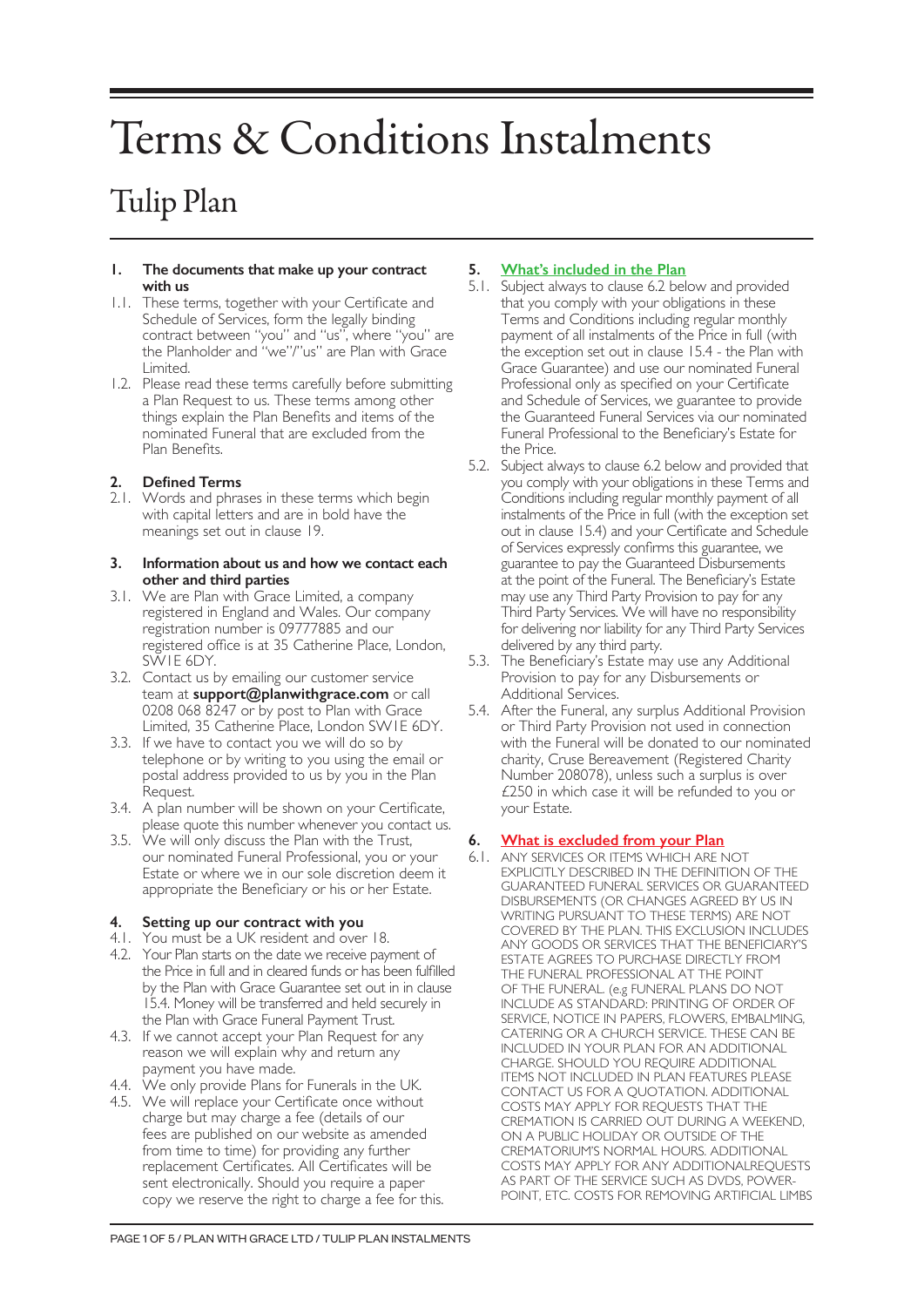AND MECHANISMS SUCH AS PACEMAKERS ARE NOT INCLUDED. SHOULD THE DECEASED REQUIRE A COFFIN LARGER THAN 6' 2" X 22" (1.66M X 58.5CM) AN ADDITIONAL CHARGE WOULD BE MADE AT THE TIME OF NEED. WHERE BARIATRIC (OBESE) FACTORS ARE PRESENT, CAUSING ADDITIONAL OR UNUSUAL REQUIREMENTS, PLAN WITH GRACE RESERVE THE RIGHT TO EITHER DECLINE OR WITHDRAW OUR SERVICES AT ANY TIME, AND/OR MAKE ADDITIONAL CHARGES WHERE THESE BECOME NECESSARY. PLEASE NOTE THAT IN EXTREME BARIATRIC CASES, A CREMATION MAY NOT BE POSSIBLE) WE WILL ALSO NOT BE LIABLE FOR ANY COSTS OR EXPENSES INCURRED AS A RESULT OF YOU OR THE BENEFICIARY'S ESTATE INSTRUCTING ANY FUNERAL PROFESSIONAL OTHER THAN OUR NOMINATED FUNERAL PROFESSIONAL TO PROVIDE ANY SERVICES. IF, FOR ANY REASON, WE HAVE NOT PROVIDED DETAILS OF OUR NOMINATED FUNERAL PROFESSIONAL, YOU OR THE BENEFICIARY'S ESTATE MUST OBTAIN OUR PRIOR APPROVAL BEFORE APPOINTING ANY FUNERAL PROFESSIONAL OR CREMATION FIRM.

- 6.2. IF YOU CHOOSE OR NOMINATE A FUNERAL PROFESSIONAL WHO IS NOT OUR NOMINATED FUNERAL PROFESSIONAL OR OTHERWISE APPROVED BY US THEN, IN THE EVENT THAT SUCH FUNERAL PROFESSIONAL CEASES TO TRADE OR BECOMES INSOLVENT IN ANY WAY AFTER THE DATE THIS PLAN IS ENTERED INTO, THEN:
	- 6.2.1. THE GUARANTEES DESCRIBED IN CLAUSES 5.1 AND 5.2 SHALL CEASE TO APPLY;
	- 6.2.2. WE WILL USE ALL REASONABLE ENDEAVOURS TO PROCURE A REPLACEMENT FUNERAL PROFESSIONAL WHO WILL HONOUR SUCH GUARANTEES;
	- 6.2.3. WE HOWEVER RESERVE THE RIGHT TO MAKE A FURTHER REASONABLE CHARGE IN ORDER TO PROVIDE THE GUARANTEED FUNERAL SERVICES AND ANY GUARANTEED DISBURSEMENTS.
- 6.3. Save for any Guaranteed Disbursements or any contribution available from any Additional Provision, the amount of any Disbursements that is not stated on the Certificate and Schedule of Services will therefore not be covered by the Plan and must be paid by the Beneficiary's Estate to the Funeral Professional at the time of the Funeral.
- 6.4. Any Funeral Wishes attached to your Plan operate as a guide to the Beneficiary's Estate. They are not the subject of any contractual agreement and it remains the right of the Beneficiary's Estate to determine which, if any, Additional Services it wishes to obtain in respect of the Funeral.
- 6.5. The Plan covers UK only overland transportation of the deceased up to 30 miles from the nearest branch of our nominated Funeral Professional . Where the Beneficiary dies overseas, the cost of transportation to within 30 miles of the nearest branch of your nominated Funeral Professional , including any repatriation, is not covered by the Plan. (We recommend that you have insurance in place, such as travel insurance to cover the costs of repatriation if required. In such cases arrangements would be made to collect you from the airport.) The Funeral Professional may be able to advise and/or arrange repatriation for an additional charge, but neither we nor the Funeral Professional will be under any obligation to do so, and any costs incurred by the Funeral Professional in this respect will be paid by the Beneficiary's Estate directly to the Funeral Professional.
- 6.6. You must notify us immediately of any change of address. If we have to nominate a different Funeral Professional as a result of this then additional charges may apply.
- 6.7. You shall have no right to change our nominated Funeral Professional as set out in your Certificate without our prior written consent. The guarantees that we make in these Terms and Conditions, including those set out in clauses 5.1 and 5.2, shall cease to apply if you or the Beneficiary's Estate decides, without our prior written consent, to use anyone to provide any funeral or cremation services other than our Funeral Professional as set out in the Certificate. If this occurs, we reserve the right to terminate this Plan and refund the Price paid to the date of termination less any Administration Fee, such deductions being to a maximum of £600.

#### **7. How we protect your money until it is needed and our entitlement to investment returns**

- 7.1. In order to ensure that it is protected and secure, the Price (including any Additional Provision and Third Party Provision less our Administration Fee), will be held separately by the Trust until a Funeral Claim Request is received and accepted by us.
- 7.2. No interest or investment returns will be payable to you in respect of any payments received by us or the Trust. In entering into the Plan you give your irrevocable and unconditional consent for us to receive and enjoy absolutely the benefit of all investment income and capital gains on payments made to the Trust.

# **8. Your rights to make changes to the Plan**

8.1. You may request changes to the Plan at any time by either emailing support@planwithgrace.com or by post at Plan with Grace Limited, 35 Catherine Place, London, SW1E 6DY. Upon receipt of this we will consider the requested change(s) and advise you whether any further changes to the Plan are necessary to implement the requested change(s).This includes any increase in the Price which may be required to allow the revised Plan. Once agreed, we will issue you with an amended Certificate and Estate Pack via email reflecting the change(s). If not agreed, the Plan shall continue on its existing terms unless you cancel the Plan in accordance with clause 12 below. We reserve the right to levy a further fee (details of our fees are published on our website as amended from time to time) to administer any change to your Plan.

#### **9. The Beneficiary's Estate's rights in respect of the Funeral**

- 9.1. Once a completed Funeral Claim Request has been submitted and accepted by us, the Beneficiary's Estate have the following rights in respect of the Funeral:
	- 9.1.1.We will procure that the nominated Funeral Professional delivers the Guaranteed Funeral Services in accordance with the Plan.
	- 9.1.2. The Beneficiary's Estate may request the Funeral Professional to provide Additional Services (which includes amendments to the Guaranteed Funeral Services). The legal agreement in respect of any Additional Services shall be between the Beneficiary's Estate and the Funeral Professional directly.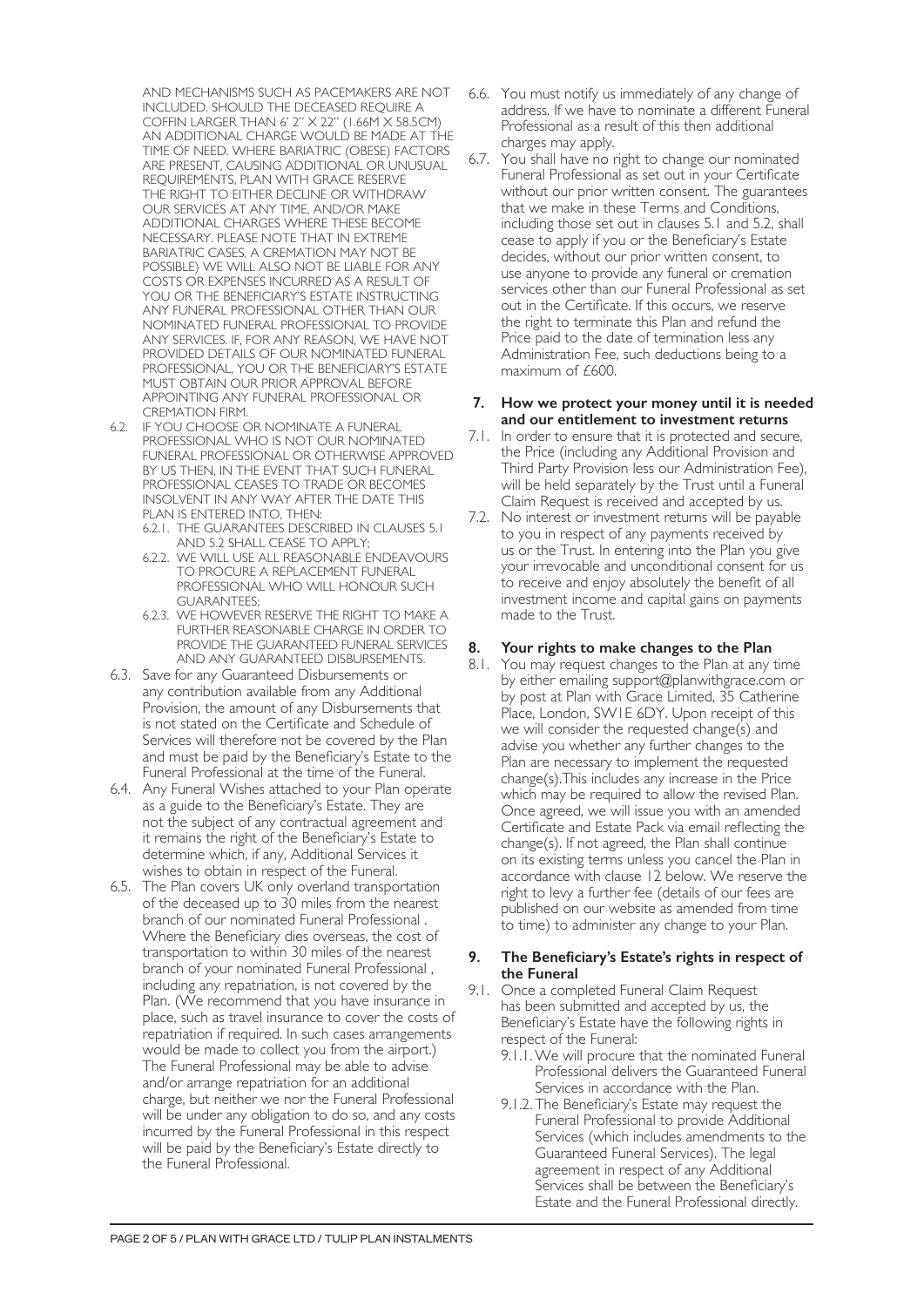9.1.3.We shall apply any Additional Provision or Third Party Provision to discharge any fees payable to the Funeral Professional in respect of any Disbursements which are not within any Guaranteed Disbursements and any Additional Services or the Third Party Services. Where the Additional Provision and Third Party Provision is is less than the additional fees incurred, the Beneficiary's Estate will be responsible for paying the balance to us or as applicable to the Funeral Professional.

## **10. Our rights to make changes**

- 10.1. We may change the Plan to reflect changes in relevant laws and regulatory requirements, such as a change in requirement for number of signatures on the death certificate, or a change in VAT legislation.
- 10.2. We may change the Plan without your consent to implement minor adjustments and improvements.

### **11. Claiming the Plan Benefits**

- 11.1. The Plan Benefits may be claimed by submitting to us or your nominated Funeral Professional a valid Funeral Claim Request, the original Certificate and such other evidence as we may reasonably require such as a certified copy of the death certificate. A Funeral Claim Request is valid if it is completed fully, after the death of the Beneficiary, by the Planholder or the Beneficiary's Estate.
- 11.2. Upon receipt of a valid Funeral Claim Request by us (and other requested documentation) we will provide you with the name and contact details of the Funeral Professional . You or the Beneficiary's Estate may then contact the Funeral Professional directly to discuss the arrangement of the Funeral. Once the Guaranteed Funeral Services and any Additional Services or Third Party Services have been performed, the Trust will issue payment for the Guaranteed Funeral Services, together with any Third Party Provision and any Additional Provision, directly to Funeral Professional.
- 11.3. We will not be liable for delays caused by any event outside of our, or the Funeral Professional's, reasonable control. If, as a result of such an event, there is a risk of delay in any Funeral of greater than 30 days we will notify you or the Beneficiary's Estate and you may end the Plan and receive a refund of all sums paid to us less the Administration Fee.
- 11.4. If the information set out in your Certificate or provided to us, either in the Plan Request or subsequently, changes, you must notify us of those changes as soon as possible by emailing us at support@planwithgrace.com or by post at 35 Catherine Place, London, SW1E 6DY. If you or the Estate do not give us this information within a reasonable time, or you or the Beneficiary's Estate give us incomplete or incorrect information, we may either end the Plan or make an additional charge of a reasonable sum to compensate us for any extra work that is required as a result. We will not be responsible for the late or partial provision of the Funeral if this is caused by you or the Estate not giving us the information we need within a reasonable time of us asking for it.

### **12. Your rights to end the Plan**

- 12.1. You may cancel the Plan at any time by submitting a Cancellation Form to us in accordance with clause 3 or notifying us by phone or by email.
- 12.2. Your rights when you end the Plan will depend on the circumstances:
	- 12.2.1. where any of the following apply, all sums paid will be refunded in full (no Administration Fee apply).
		- 12.2.1.1. you notify us of cancellation of the Plan within 30 days of the Plan starting in accordance with clause 4.1;
		- 12.2.1.2. you have a legal right to end the Plan because of something we have done wrong;
		- 12.2.1.3. we have told you about an upcoming change to the Plan or these terms which you do not agree to;
		- 12.2.1.4. we have told you about an error in the Price or description of the Plan and you do not wish to proceed;
	- 12.2.2. In all other cases where you notify us of cancellation of the Plan, we will refund all sums paid less the Administration Fee.

### **13. Our rights to end the Plan**

- 13.1. We may end the Plan at any time by writing to you if you breach your obligations under these Terms (including failing to make any payment to us when it is due) and you fail to remedy this breach within 30 days of us informing you of the breach.
- 13.2. If we end the Plan in the situations set out in clause 13.1 we will refund any money you have paid in advance for the Plan less the Administration Fee.
- 13.3. If the Beneficiary dies and the Plan is not claimed within 24 months of the date of the Beneficiary's death then we shall become unconditionally and irrevocably entitled absolutely to the Price paid by you (including any Additional Provision and Third Party Provision) and no payment will be made to you or the Beneficiary's Estate. Where we become aware of your, or the Beneficiary's death, we will conduct a reasonable search for you or your Estate. Subject always to the first sentence of this clause 13.3, where you or your Estate are located and you confirm that the Plan Benefits are not required, we will issue a refund to your Estate of all sums paid less the Administration Fee and any costs incurred in finding you or your Estate.

#### **14. Complaints**

- 14.1. If you have any questions or complaints about the Plan or any complaints about the service you receive from Plan with Grace, please contact our customer service team immediately by phone, email or post:
	- Plan with Grace Limited, 35 Catherine Place, London SW1E 6DY
	- Email: support@planwithgrace.com
	- Tel: 020 8068 8247

We'll acknowledge your complaint as soon as possible, and no later than three working days following receipt. We will do our utmost to ensure that it's dealt with as quickly as possible. If the matter is resolved with your agreement within the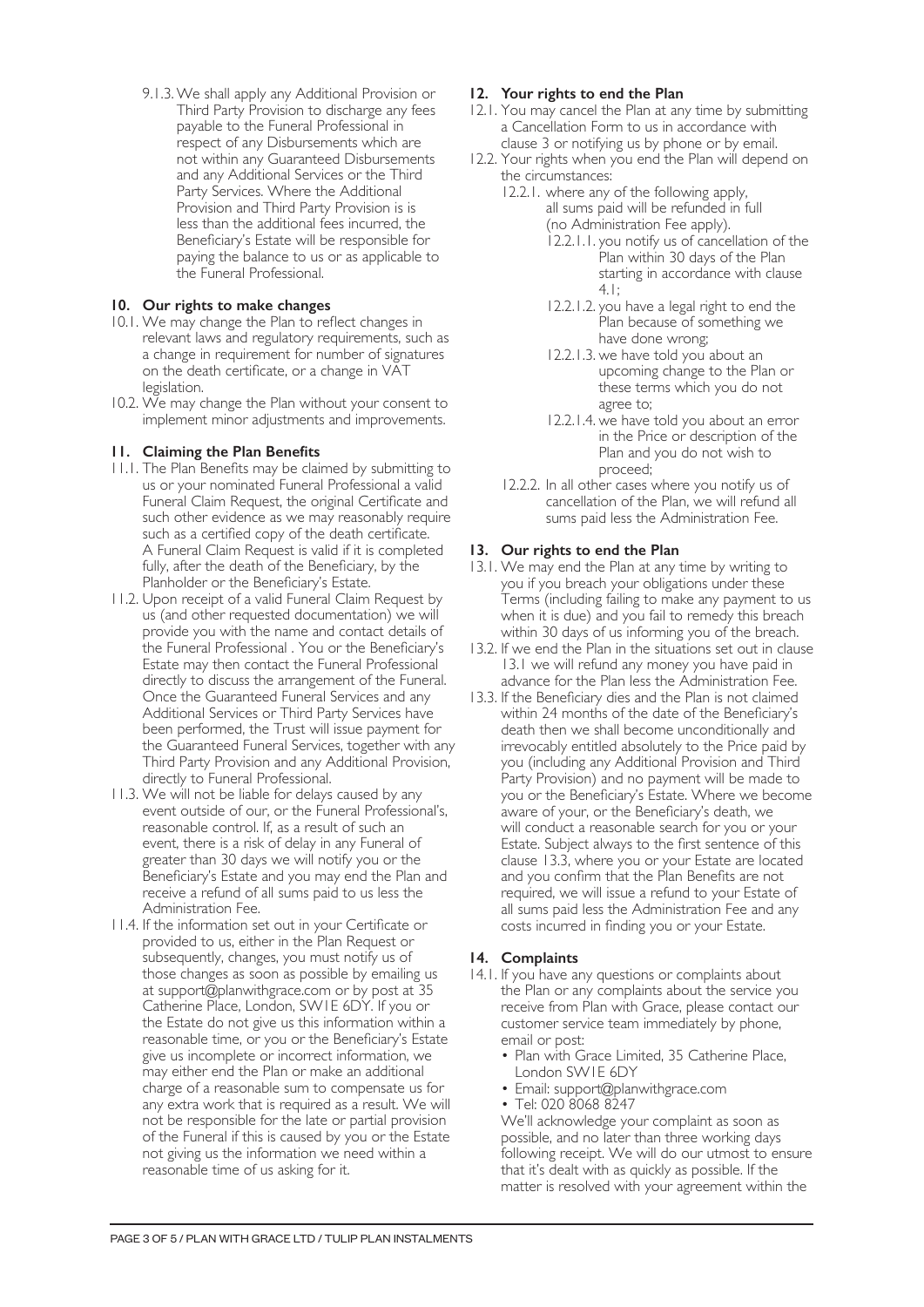timeframe, we will provide a summary resolution communication confirming that the complaint has been resolved. Otherwise, we will investigate the complaint and provide you with our final response as soon as possible thereafter. The firm has a maximum of 8 weeks to investigate the complaint and provide a final response, but we aim to respond much sooner than this wherever possible.

- 14.2 Complaints regarding the services provided by the Funeral Professional should be directed to the applicable Funeral Professional in the first instance with a copy of the complaint also sent to us at: Plan with Grace Limited, 35 Catherine Place, London SW1E 6DY and/or email us on support@planwithgrace.com. If the Funeral Professional does not resolve your complaint to your satisfaction please contact our customer service team detailed in clause 14.1. If we cannot resolve your complaint you may then refer it to the Funeral Planning Authority on 0345 601 9619 or email Info@funeralplanningauthority.co.uk. We are a Registered Provider of Funeral Plans and comply with the Rules and Code of Practice of the Funeral Planning Authority: www.funeralplanningauthority.co.uk.
- 14.3. We are under a legal duty to supply the goods and services included in your Plan in conformity with these terms. Set out below is a summary of your key legal rights in relation to the Plan. Nothing in these terms will affect your legal rights.
	- 14.3.1. For the goods contained in your Plan, the Consumer Rights Act 2015 says goods must be described, fit for purpose and of satisfactory quality.
	- 14.3.2. For the services contained in your Plan, the Consumer Rights Act 2015 says you can ask us to repeat or fix a service if it's not carried out with reasonable care and skill, or get some money back if we can't fix it. The services must also be carried out within a reasonable time.

# **15. Price and payment**

- 15.1. The Price comprises the cost of the Guaranteed Funeral Services, the Administration Fee and the amount of any Additional Provision and any Third Party Provision.
- 15.2. You undertake to pay the Price by regular monthly instalments over a fixed period on agreed dates, as set out in your Certificate.
- 15.3. The guarantees in this agreement (including those set out in clauses 5.1 and 5.2) are conditional upon your payment of the full Price for the Plan incorporating all the instalment payments
- 15.4. If the Beneficiary has made regular monthly payments for a minimum of 24 months and in the event they die by accident (see clause 15.6), they will benefit from the Plan with Grace Guarantee where the remaining balance will not be required. At the time of the beneficiary's claim, the plan must be paid up to date (the Next of Kin or Representative may choose to pay the remaining instalment balance to fulfill the paid to date balance) or we reserve the right to cancel this plan and return the monies to the Estate less £250 cancellation fee.
- 15.5. If the Beneficiary has not been making regular monthly payments and does not qualify for the Plan with Grace Guarantee and dies prior to payment

of the full Price for the Plan incorporating all the instalment payments then the guarantees in this agreement (including those set out in clauses 5.1 and 5.2) shall cease to apply and we shall pay the Beneficiary's Estate the amount you have paid into the Plan less the Administration Fee, which sum shall be available as a contribution to the Plan Benefits only. If you decide to pay all the instalments early then we may in our absolute discretion offer a reduced overall Price for your Plan taking into account the instalments already paid.

- 15.6. Dying by accident does not include death caused by unprescribed drugs.
- 15.7. The provision of funerals is not currently subject to VAT; however should this change we may add VAT to any relevant sum where it is not already included and this will be payable by you. If you or your Estate do not pay any applicable VAT this may affect our ability to deliver the Plan Benefits.

#### **16. Our responsibility for loss or damage suffered by you**

- 16.1. If we fail to comply with these terms, we are not responsible for any loss or damage that is not foreseeable. We do not in any way exclude or limit our liability for death or personal injury caused by our negligence or fraud or fraudulent misrepresentation.
- 16.2. We only supply plans for domestic and private use. If you use the Plan for any commercial, business or re-sale purpose we will have no liability to you for any loss of profit, loss of business, business interruption, or loss of business opportunity.
- 16.3. Save for the payment of any Additional Provision or Third Party Provision in accordance with these Terms, we will not be liable for any failure by the Funeral Professional in the delivery of any agreed Additional Services or any Third Party Services.

# **17. How we may use your personal information**

17.1 We will only process any personal information that you or the Beneficiary provides to us in accordance with our Privacy Policy: at www.planwithgrace.com

#### **18. Other important terms**

- 18.1. We may transfer our rights and obligations under the Plan to another organisation. We will contact you to let you know if we plan to do this. If you are unhappy with the transfer you may contact us to end the Plan within 30 days of us telling you about it and we will refund you in full any payments you have made.
- 18.2. You may only transfer your rights or your obligations under these terms to another person if we agree to this in writing.
- 18.3. The Plan constitutes the entire agreement between you and us and supersedes and extinguishes all previous agreements, promises, assurances, warranties, representations and understanding between you and us, whether written or oral, relating to its subject matter.
- 18.4. The Plan is between you and us. With the exception of the Beneficiary's Estate, no other person shall have any rights or obligations under it. For example, the Funeral Professional is not a party to the Plan and there is no legal relationship between you and the Funeral Professional in respect of the Guaranteed Funeral Services. The